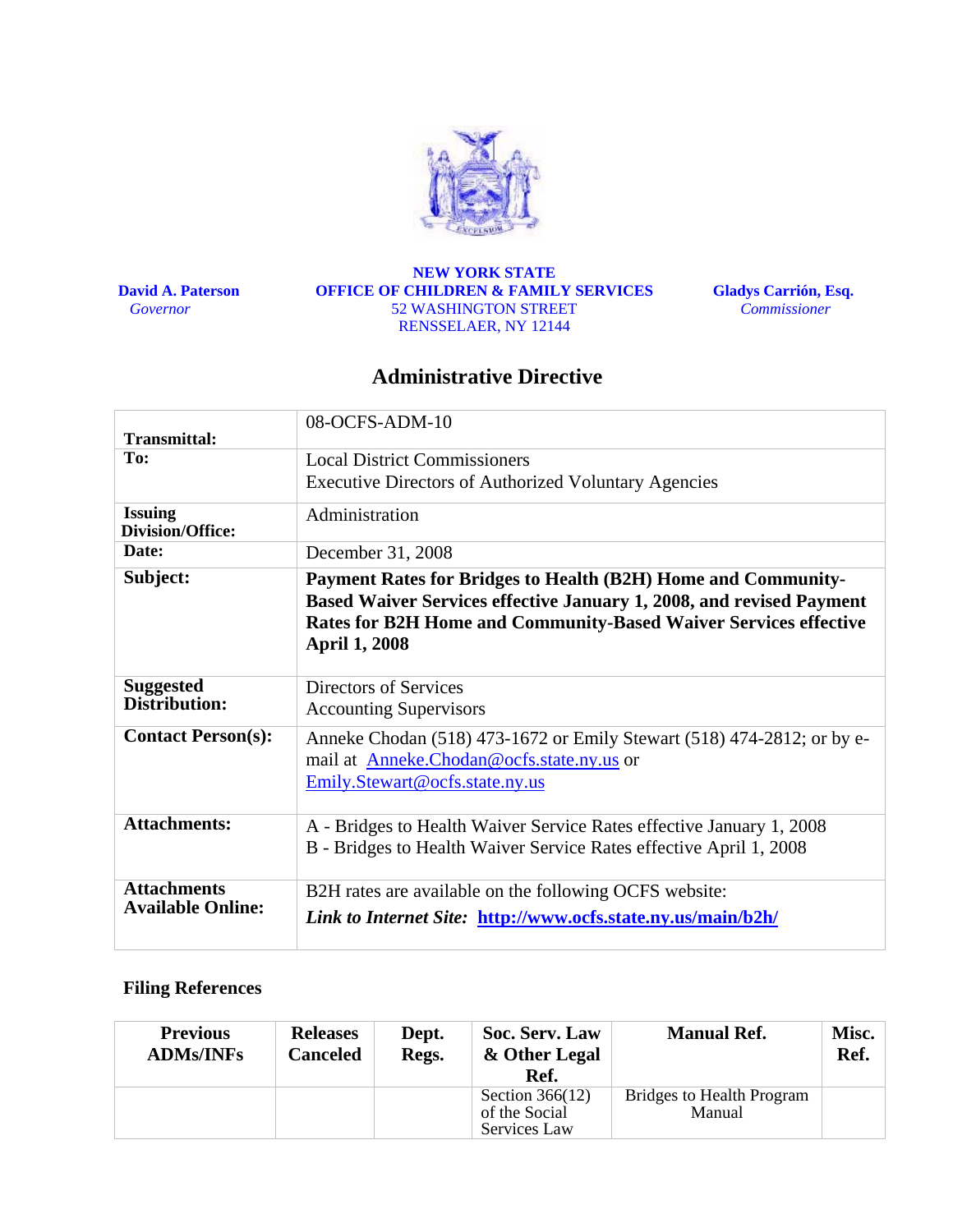#### **I. Purpose**

The purpose of this Administrative Directive (ADM) is to publish provider rates in effect when the Bridges to Health (B2H) Home and Community-Based Medicaid Waiver Program began on January 1, 2008. In addition, the Office of Children and Family Services (OCFS) is authorized by the SFY 2008-09 Enacted State Budget to apply a 3.2 percent cost-of-living adjustment (COLA) to all B2H rates effective April 1, 2008. This ADM also includes those adjusted rates. All B2H rates are billable to the Medicaid program by enrolled B2H providers.

#### **II. Background and Program Implications**

Home and Community-Based Medicaid Waiver programs are authorized under Section 1915 (c) of the Social Security Act. Section 366 (12) of the Social Services Law provides New York State's statutory framework to establish and implement the B2H program. Federal approval of B2H authorizes the use of Medicaid funds to provide certain services that would otherwise not be eligible for Medicaid funding.

The B2H program provides services to eligible children as a complement to the services provided through other programs, and does so in the least restrictive and most appropriate setting while involving the child's family. The waivers authorize the use of Medicaid funds to provide certain services that would otherwise not be eligible for Medicaid funding.

The B2H program consists of three separate Home and Community-Based Medicaid Waivers:

- Bridges to Health Serious Emotional Disturbance (B2H SED)
- Bridges to Health Developmental Disabilities (B2H DD)
- Bridges to Health Medical Fragility (B2H MedF)

To be eligible for the B2H program a child must be in foster care or OCFS custody at initial enrollment. B2H enrollment may continue until age 21 if the child is otherwise eligible, even if the child is no longer in foster care or OCFS custody. The child must also be living in an eligible setting of 12 beds or less and have a qualifying diagnosis and level of care determination for the specific B2H waiver in which the child is enrolled.

OCFS enters into a Provider Agreement with qualified Health Care Integration Agencies (HCIAs). Each HCIA is authorized by OCFS to work in a specific region with local social services districts to serve eligible children that are referred for enrollment. B2H regions are the same regions used by OCFS for monitoring each local district's administration of services to children and families, with one exception. Region 5 will have two distinct B2H waiver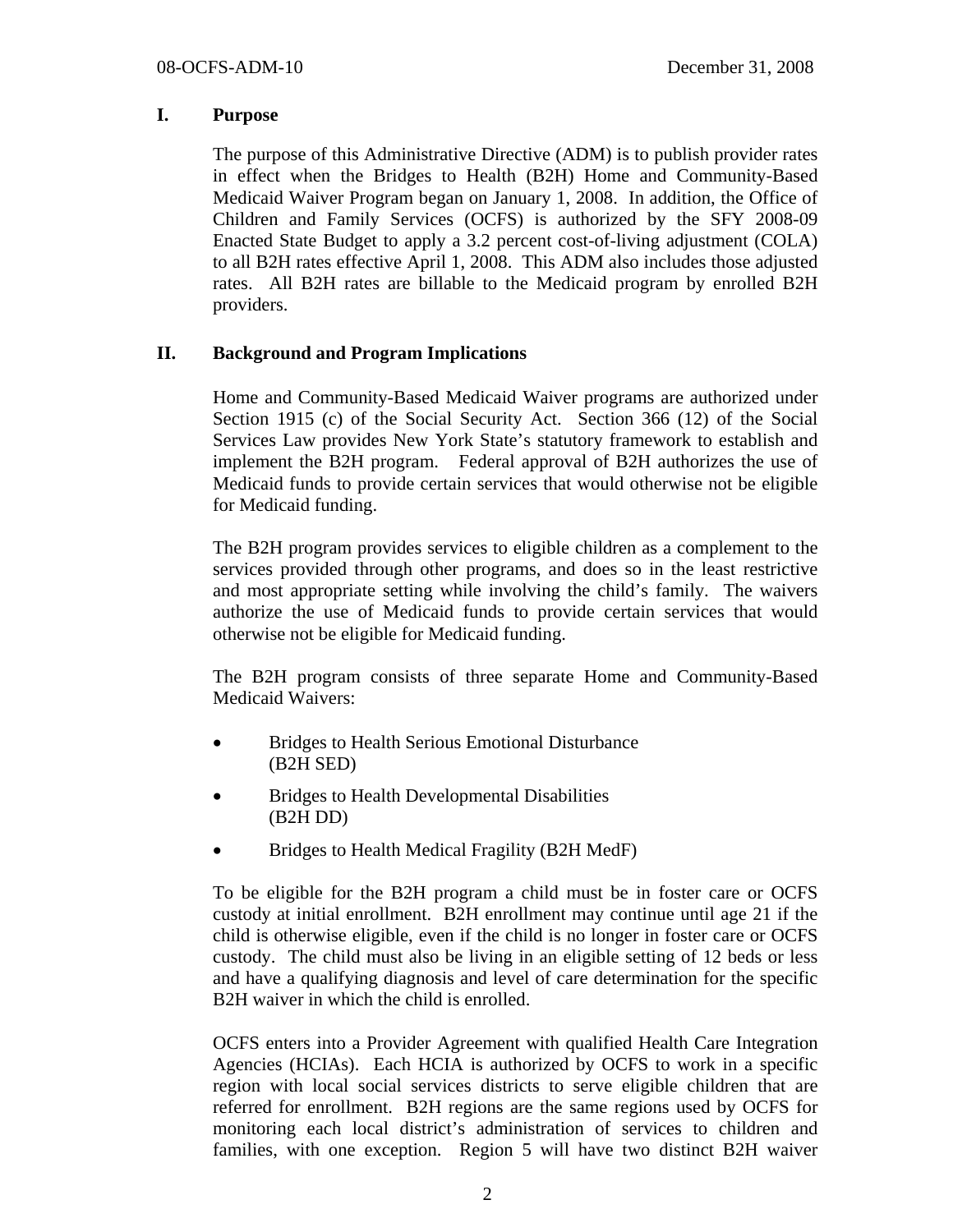programs, one for the lower Hudson Valley area, and the other for Nassau and Suffolk counties.

Following a child's enrollment, the responsible HCIA is required to coordinate the provision of B2H waiver services. Services may be provided by the HCIA or pursuant to a subcontract between the HCIA and a Waiver Service Provider (WSP). Listed below are the 14 services included in the B2H program. For more information on each service, please refer to the Bridges to Health Program Manual (http://www.ocfs.state.ny.us/main/b2h/).

- Health Care Integration
- Family/Caregiver Supports and Services (individual and group rates)
- Skill Building (individual and group rates)
- Day Habilitation (individual and group rates)
- Special Needs Community Advocacy and Support (individual and group rates)
- **Prevocational Services (individual and group rates)**
- Supported Employment
- Respite Services (short-term and daily/overnight rates)
- Crisis Avoidance, Management and Training (individual and group rates)
- **Immediate Crisis Response Services**
- Intensive In-home Support Services
- Crisis Respite (short-term and daily/overnight rates)
- Adaptive and Assistive Equipment (approved contracts within specified limits)
- Accessibility Modifications (approved contracts within specified limits)

### **III. Fiscal Implications**

### **B2H Rates Effective January 1, 2008**

Attachment A includes all B2H rates effective January 1, 2008. Downstate rates are applicable to B2H providers in Regions 5 and 6, namely the five boroughs of New York City in addition to Nassau, Suffolk, Westchester, Rockland, Putnam, Orange, Sullivan, Ulster and Dutchess counties. Upstate rates are applicable to all other counties in New York State.

### **B2H Rates Effective April 1, 2008**

Attachment B includes all B2H rates effective April 1, 2008, which are increased by 3.2 percent from the January 1, 2008, rates. Downstate rates are applicable to B2H providers in Regions 5 and 6, namely the five boroughs of New York City in addition to Nassau, Suffolk, Westchester, Rockland, Putnam,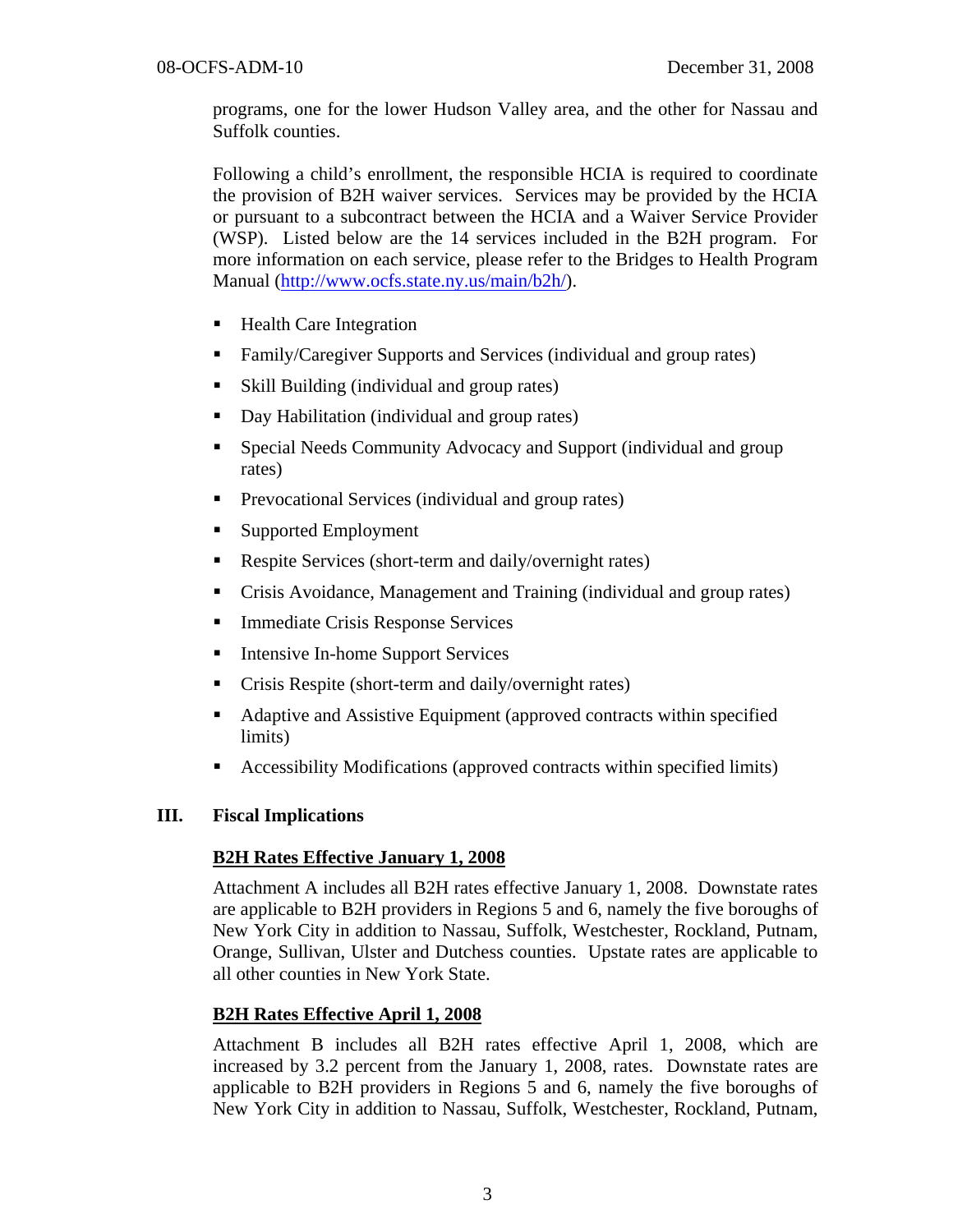Orange, Sullivan, Ulster and Dutchess counties. Upstate rates are applicable to all other counties in New York State.

Payment rates for Adaptive and Assistive Equipment and Accessibility Modifications will continue to be based on approved contracts for the particular equipment or modification. The existing rate limits (i.e., the five-year per child limit of \$15,000 for the combined services of Adaptive and Assistive Equipment and Accessibility Modifications, as well as the limit of \$5,000 for improving any one residence) will continue in effect, including the exception procedure to exceed these amounts based on approvals by the OCFS Bureau of Waiver Management (BWM) on a case-by-case basis.

The total annual dollar amount of services that may be included in a B2H enrollee's Individualized Health Plan without further review by an OCFS Quality Management Specialist is also increased by 3.2 percent, from \$50,000 to \$51,600.

### **IV. Required Actions**

HCIAs and other Waiver Service Providers (WSPs) must bill eMedNY pursuant to the B2H Program Manual using current service codes. The rates connected to service codes will be increased by the 3.2 percent COLA, retroactive to April 1, 2008.

HCIA staff responsible for creating Individualized Health Plans (IHPs) must continue to follow appropriate review procedures for plans that exceed the annual cost-review point, which increases from \$50,000 to \$51,600 effective April 1, 2008, as noted above. The review procedures may be found in the B2H Program Manual, available at http://www.ocfs.state.ny.us/main/b2h/manual.asp. The cost-review point and the need for review by an OCFS Quality Management Specialist are first referenced on pages 2-6 of the manual. The five-year limit for Adaptive and Assistive Equipment and Accessibility Modifications combined, and the need for BWM to approve any amount exceeding that limit, first appears on pages 8-21 of the manual.

### **V. Claiming Program and Administrative Costs for the B2H Waiver Program**

The program-related expenditures are paid through the standard eMedNY payment process. Program expenses cannot begin until the social services district's B2H program is operational and the service providers are authorized by OCFS. The B2H funding is open-ended; social services districts will not have an allocation. However, the annual dollar amount of services that may be included in a B2H enrollee's Individualized Health Plan is limited as set forth above. The federal, state and local district shares will also be reported through the current eMedNY reporting process.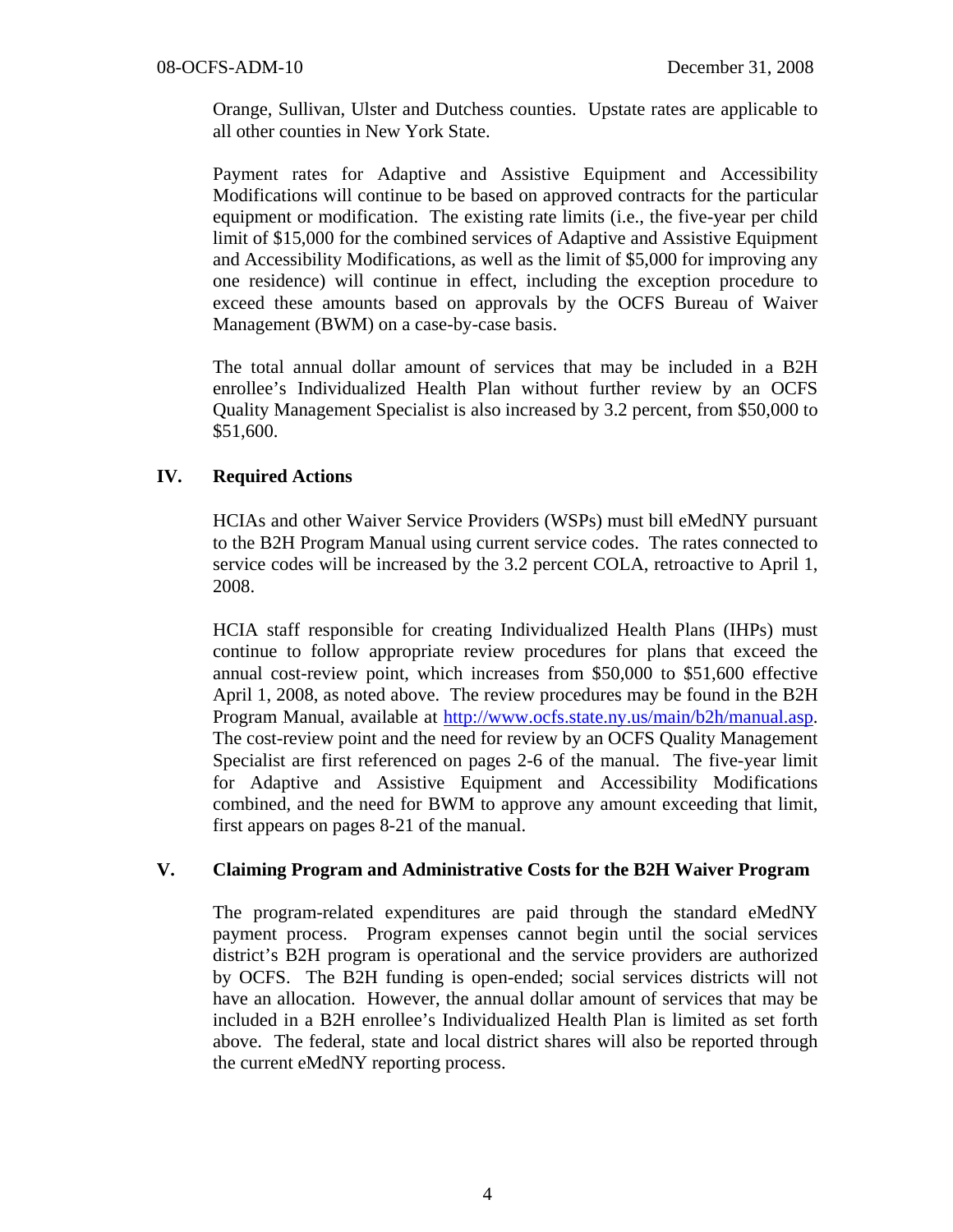Children enrolled in the B2H program are encoded with the following B2H Waiver Codes within the Welfare Management System's (WMS) Restriction/Exception Subsystem:

- 72 Bridges to Health Seriously Emotionally Disturbed
- 73 Bridges to Health Developmentally Disabled
- 74 Bridges to Health Medically Fragile

Social services districts will use the following instructions to claim administrative costs associated with the B2H program. These instructions were originally issued on August 7, 2007, and subsequently updated on April 21, 2008. The instructions can also be found in the B2H Program Manual, Appendix Q.

The claim form will show reimbursement rates as 50% federal, 25% state and 25% local. Allowable administrative costs are the basic costs allowed under the F4 function. Districts will accumulate their administrative expenditures in the F17 function on the Schedule D, DSS Administrative Expenses Allocation and Distribution by Function and Program LDSS-2347 and carry them forward to the LDSS-3274 form entitled Schedule D-17, Distribution of Allocated Costs to Other Reimbursable Programs.

Employee counts for this program are assigned to the F17 function for Schedule D-17 reporting purposes. Any employee who is assigned part-time to other programs or projects must complete an ongoing time study and have his/her salary, fringe benefits and person count apportioned to the applicable program/project. These time studies should be completed for one full pay period during the first month of each quarter and applied to salary costs related to each month of the same quarter. If your district participates in the Random Moment Study (RMS), the staff would be excluded from the RMS pool.

These expenditures will support an LDSS-3922, Reimbursement Claim for Special Projects that is labeled as B2H in the project name box. The expenditures should be reported in the Administrative Cost column on the appropriate lines and claimed for normal reimbursement shares of 50% federal share, 25% state share and 25% local share. As the funds are Title XIX Medical Assistance, the state will reimburse the local share to the local district. The state must track the local share separately as part of the Medical Assistance CAP process.

Please refer to Fiscal Reference Manual (FRM), Volume 2, Chapter 3 for further LDSS-3922 instructions. Instructions for the Schedules D and D-17 are found in Volume 3 (Volume 4 for NYC) of the FRM in Chapters 7 and 18 respectively. The FRM is available on-line at http://otda.state.nyenet/bfdm/.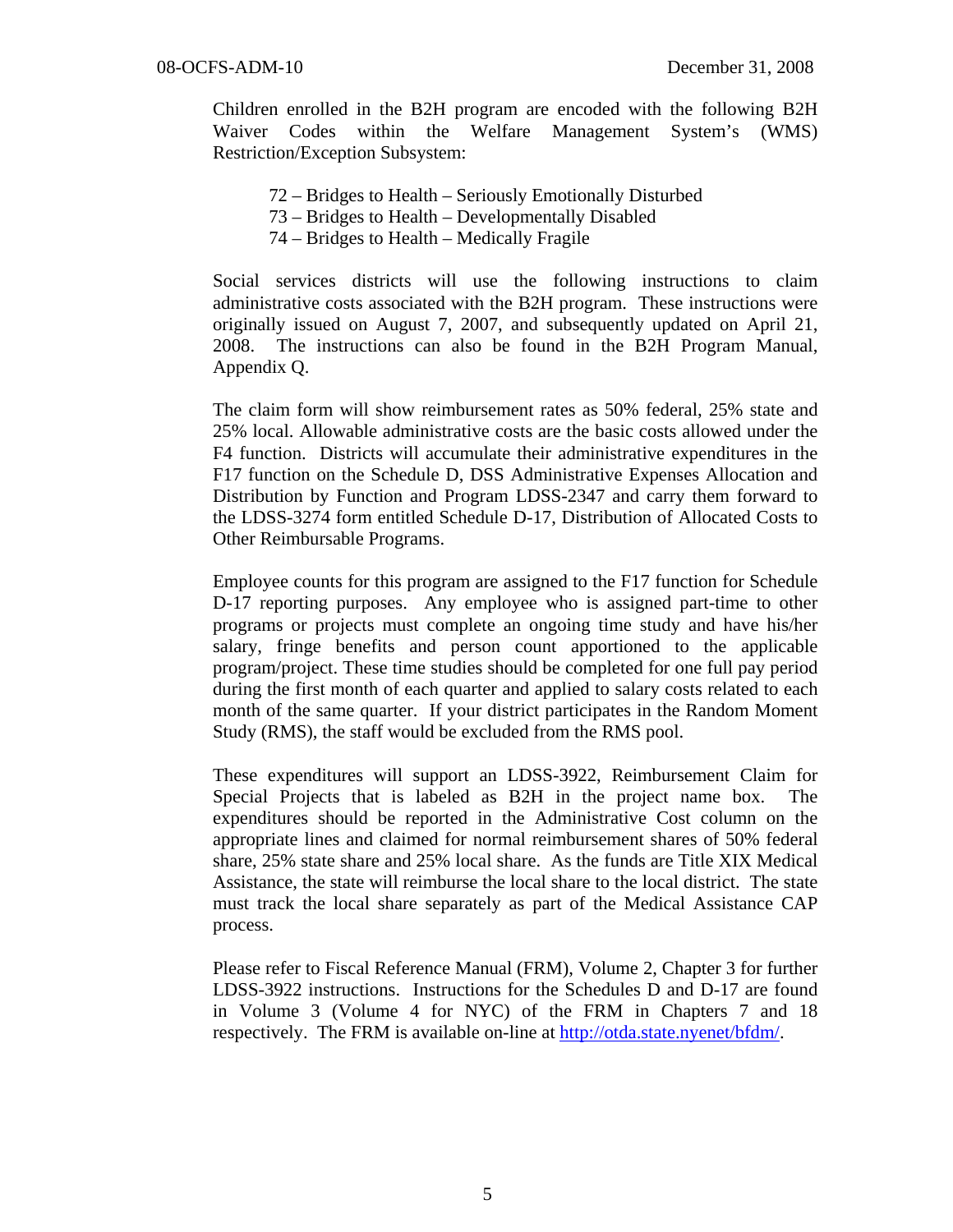Claiming questions can be directed to the Office of Temporary and Disability Assistance (OTDA) Bureau of Financial Services by contacting:

- Regions 1 through  $4 -$  James Carroll at 1-800-343-8859 ext. 4-7549, or via e-mail at James.Carroll@otda.state.ny.us.
- Region 5 Michael Borenstein at (631) 854-9704, or via e-mail at Michael.Borenstein@otda.state.ny.us.
- Region 6 –Marian Borenstein at (212) 961-8250, or via e-mail at Marian.Borenstein@otda.state.ny.us.

### **VI. Systems Implications**

CONNECTIONS and eMedNY will undergo revisions to their pre-programmed rate information to reflect the B2H rates and cost-review points effective April 1, 2008.

The following forms associated with the B2H program available online at http://www.ocfs.state.ny.us/main/b2h/forms.asp will be revised to reflect the change in cost-review points:

- *OCFS-8004 Application Form for Enrollment*
- *OCFS-8014 Reauthorization Form*

Local social services district and HCIA employees should verify that the most up-to-date versions of these forms are in use.

### **VII. Effective Date**

This directive is effective as of the date of its issuance.

*/s/ Thomas S. Tipple*  **\_\_\_\_\_\_\_\_\_\_\_\_\_\_\_\_\_\_\_\_\_\_\_\_\_\_\_\_\_\_\_\_\_\_** 

**Issued By:**  Name: Thomas S. Tipple Title: Deputy Commissioner Division/Office: Administration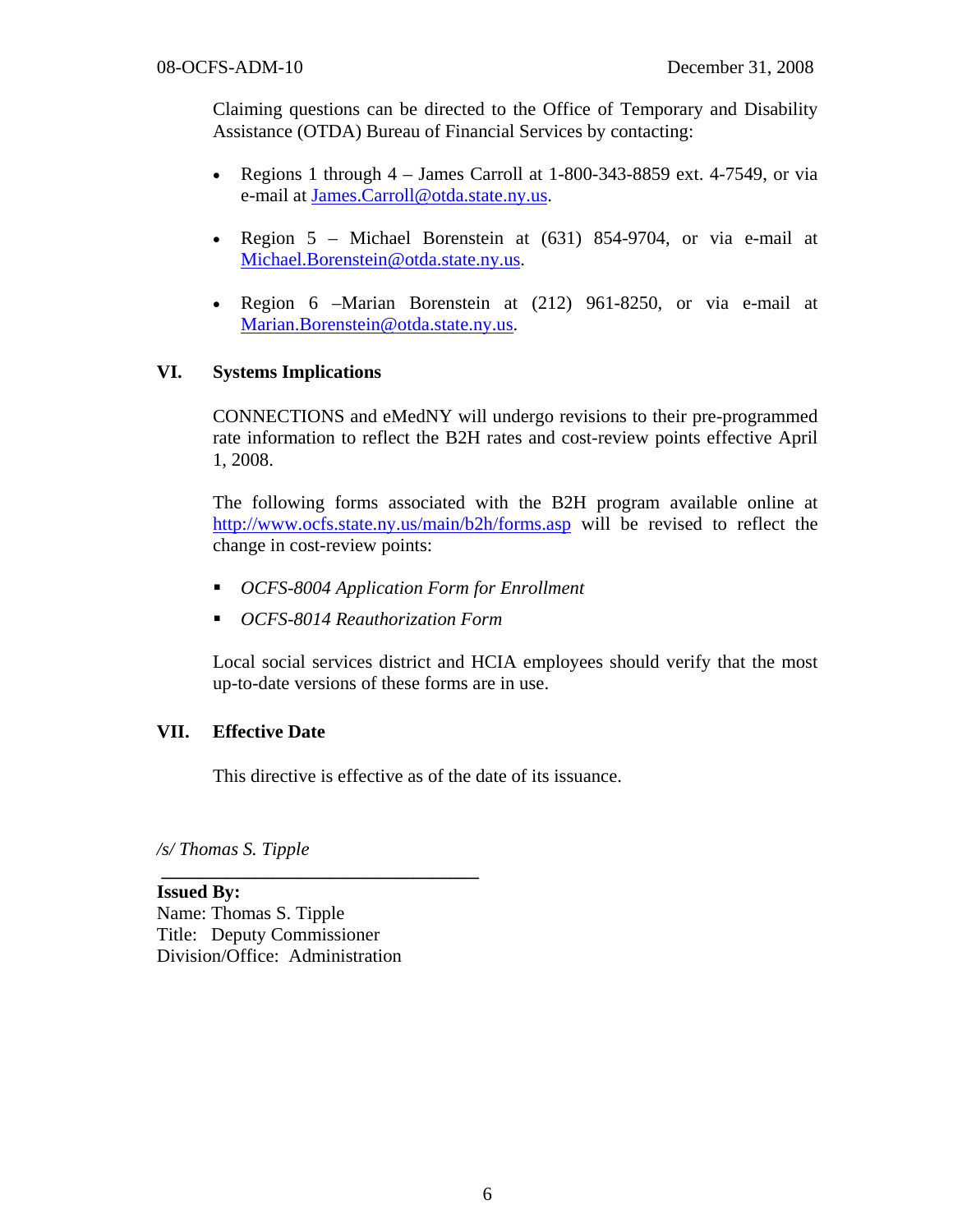# **Bridges to Health Waiver Service Rates Effective January 1, 2008 – March 31, 2008 Attachment A** Attachment A

| Service                                                                                    | <b>Rate Description</b>                                                                                                                                                                                                                                                                                  | <b>Billable Unit</b>   | SED Rates (\$) |                | DD Rates $(\$)$ |                | Med F Rates $(\$)$ |                |
|--------------------------------------------------------------------------------------------|----------------------------------------------------------------------------------------------------------------------------------------------------------------------------------------------------------------------------------------------------------------------------------------------------------|------------------------|----------------|----------------|-----------------|----------------|--------------------|----------------|
|                                                                                            |                                                                                                                                                                                                                                                                                                          |                        | Upstate        | Downstate      | Upstate         | Downstate      | Upstate            | Downstate      |
| <b>Health Care Integration</b>                                                             | Regular full month rate                                                                                                                                                                                                                                                                                  | Per One Month          | 1,854          | 1,977          | 1,854           | 1,977          | 1,854              | 1,977          |
|                                                                                            | 1st month transition rate - for network development and other case-related activities during<br>initial enrollment period                                                                                                                                                                                | Per One Month          | 1,876          | 1,975          | 1,876           | 1,975          | 1,876              | 1,975          |
|                                                                                            | 1st half of the month rate - for case transfers to another HCIA. Number of days assigned<br>must be $>$ or = 11 days but less than 21 days. One face to face contact with child required.                                                                                                                | Per Half Month         | 927            | 988            | 927             | 988            | 927                | 988            |
|                                                                                            | 2nd half of the month rate - for case transfers to another HCIA. Number of days assigned<br>must be $>$ or $=$ 11 days but less than 21 days. One face to face contact with child required.                                                                                                              | Per Half month         | 927            | 988            | 927             | 988            | 927                | 988            |
|                                                                                            | Half month inpatient hospital rate - used when # of days hospitalized is $>$ or = 11 but < 21                                                                                                                                                                                                            | Per Half Month         | 927            | 988            | 927             | 988            | 927                | 988            |
|                                                                                            | Full month inpatient hospital rate - used when child is hospitalized for 21 or more days                                                                                                                                                                                                                 | Per One Month          | 1,854          | 1,977          | 1,854           | 1,977          | 1,854              | 1,977          |
| Family/Caregiver<br>Supports and Services                                                  | <b>Individual Rate</b><br>Group rate - can be charged per child but only for 2 children max                                                                                                                                                                                                              | Per 15 min             | 12.37          | 12.82          | 12.37           | 12.82          | 12.37              | 12.82          |
| Skill Building                                                                             | <b>Individual Rate</b>                                                                                                                                                                                                                                                                                   | Per 15 min             | 8.04           | 8.33           | 8.04            | 8.33           | 8.04               | 8.33           |
|                                                                                            | Group rate - can be charged per child but only for 2 children max                                                                                                                                                                                                                                        | Per 15 min             | 12.37<br>8.04  | 12.82<br>8.33  | 12.37<br>8.04   | 12.82<br>8.33  | 12.37<br>8.04      | 12.82<br>8.33  |
| Day Habilitation                                                                           | <b>Individual Rate</b>                                                                                                                                                                                                                                                                                   | Per 15 min             |                |                |                 |                |                    |                |
|                                                                                            | Group Rate – charged for each child in the group                                                                                                                                                                                                                                                         | Per Hour<br>Per Hour   | 69.55<br>36.29 | 74.61<br>39.58 | 69.55<br>36.29  | 74.61<br>39.58 | 69.55<br>36.29     | 74.61<br>39.58 |
| Special Needs<br><b>Community Advocacy</b><br>and Support<br><b>Prevocational Services</b> | <b>Individual Rate</b>                                                                                                                                                                                                                                                                                   |                        |                |                |                 |                |                    |                |
|                                                                                            | Group rate - charged for each child in the group                                                                                                                                                                                                                                                         | Per 15 min             | 18.40          | 18.85          | 18.40           | 18.85          | 18.40              | 18.85          |
|                                                                                            | <b>Individual Rate</b>                                                                                                                                                                                                                                                                                   | Per 15 min<br>Per Hour | 11.96<br>47.19 | 12.25<br>53.95 | 11.96<br>47.19  | 12.25<br>53.95 | 11.96<br>47.19     | 12.25<br>53.95 |
|                                                                                            | Group rate $-$ charge for each child in the group                                                                                                                                                                                                                                                        | Per Hour               | 25.11          | 29.25          | 25.11           | 29.25          | 25.11              | 29.25          |
| Supported Employment                                                                       | <b>Individual Rate Only</b>                                                                                                                                                                                                                                                                              | Per Hour               | 66.04          | 67.83          | 66.04           | 67.83          | 66.04              | 67.83          |
| <b>Respite Services</b>                                                                    | less than full day rate - if less than 4 hours                                                                                                                                                                                                                                                           | Per 15 min             | 12.37          | 12.82          | 12.37           | 12.82          | 14.77              | 16.76          |
|                                                                                            | full day respite rate - if more than 4 hours                                                                                                                                                                                                                                                             | Per day                | 228.23         | 229.36         | 228.23          | 229.36         | 272.44             | 299.83         |
| Crisis Avoidance &                                                                         | <b>Individual Rate</b>                                                                                                                                                                                                                                                                                   | Per 15 min             | 18.49          | 18.94          | 18.49           | 18.94          | 18.49              | 18.94          |
| Management and training                                                                    | Group rate - charged for each child in the group                                                                                                                                                                                                                                                         | Per 15 min             | 12.02          | 12.31          | 12.02           | 12.31          | 12.02              | 12.31          |
| Immediate crisis response<br>services                                                      | <b>Individual Rate Only</b>                                                                                                                                                                                                                                                                              | Per 15 min             | 18.49          | 18.94          | 18.49           | 18.94          | 18.49              | 18.94          |
| Intensive in-home<br>supports and services                                                 | <b>Individual Rate Only</b>                                                                                                                                                                                                                                                                              | Per 15 min             | 18.49          | 18.94          | 18.49           | 18.94          | 18.49              | 18.94          |
| Crisis Respite                                                                             | less than full day rate - if less than 4 hours                                                                                                                                                                                                                                                           | per 15 min             | 16.59          | 17.04          | 16.59           | 17.04          | 17.76              | 23.20          |
|                                                                                            | full day respite rate - if more than 4 hours                                                                                                                                                                                                                                                             | Per day                | 285.22         | 295.06         | 285.22          | 295.06         | 305.30             | 401.63         |
| Adaptive and assistive<br>equipment<br>Accessibility                                       | Rate amounts will be as approved per item. The total spent on these two services will be<br>reimbursable up to \$15,000 combined per child in any 5 year period, and the total spent on<br>any one residence will be reimbursable up to \$5,000. OCFS can approve exceptions on a<br>case-by-case basis. |                        |                |                |                 |                |                    |                |
| modifications                                                                              |                                                                                                                                                                                                                                                                                                          |                        |                |                |                 |                |                    |                |